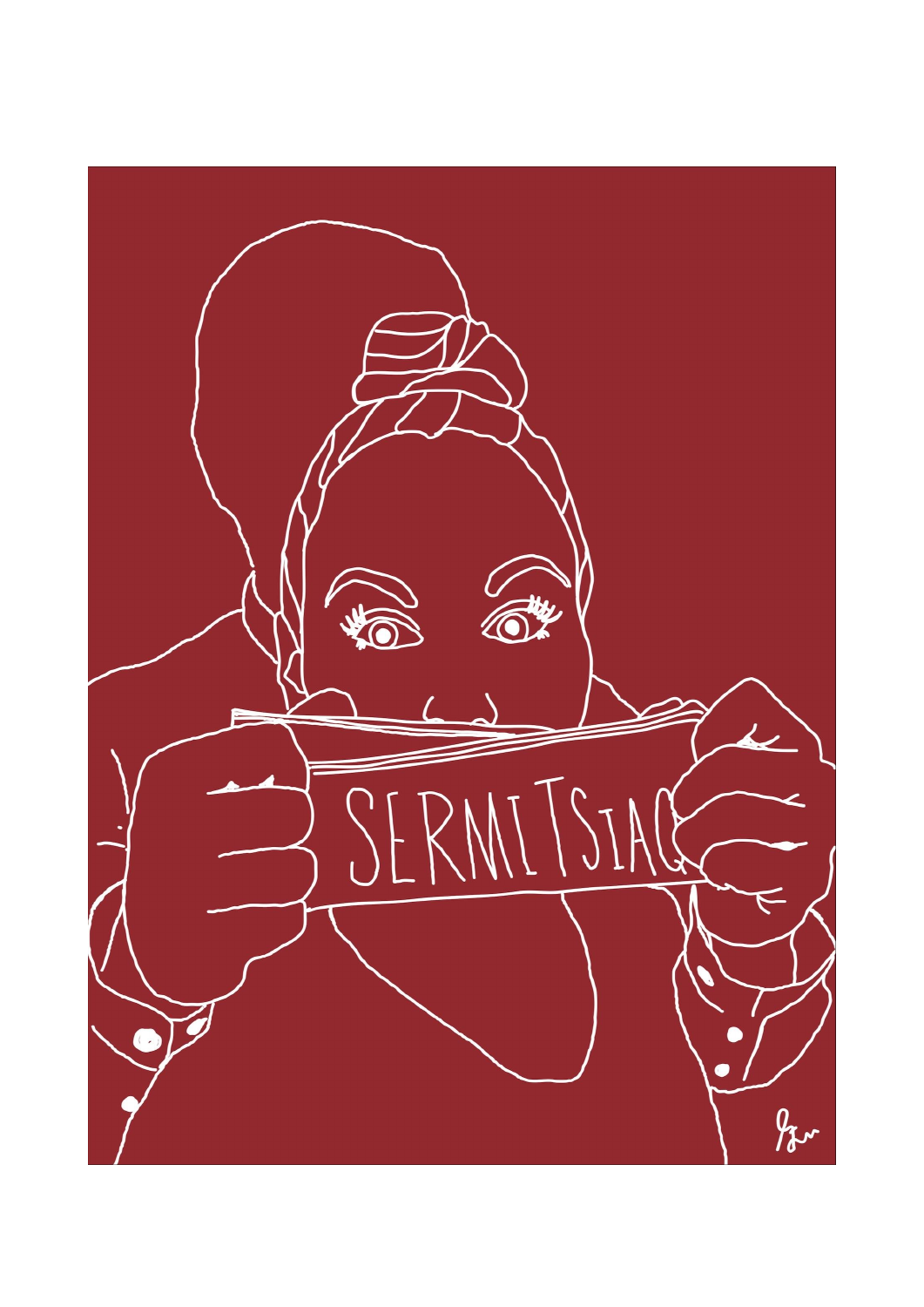## Imagine

Lili Frederiksen Chemnitz<sup>1</sup>

Imagine living in a world where you and your people were supposed to be free on your own land. But something is off and you can't quite figure out what it is.

Several of your friends have committed suicide. You have been sexually molested and abused since childhood throughout your teenage years. You know there's a bigger connection to the history but you don't know how or why. When you went to school, you visited most of your classmates. A new child got into your class. A child from across the sea. You got curious and went to visit their home too. You could immediately tell that their home was bigger than yours. Their furniture was newer and shinier and even though you didn't know anything about design, you could still tell that this furniture was more expensive than the furniture in your own home. Even if you couldn't see that the furniture was expensive with your eyes you could still figure it out because you were not allowed to touch anything. Especially not that lamp. You got to the classmate's room and they had more toys than you had ever seen before in your entire life in one single room. Toys that you didn't even know existed. More toys than one child possibly could use. But even though there were a lot of toys the room was still very well organized and clean. It was a day to remember, when your family got the first computer at home, a computer for your family to share. But this child had their own computer in their own bedroom, a television and a phone. Like a small apartment even though it was just a children's room. Even though you wanted to, you couldn't hide that you were extremely amazed and impressed. Which left your classmate to give you some of the stuff they never used anyway, because they just bought it on some market in a country you never even heard of. Your classmate gave you some stuff that you knew, you normally never would have gotten any other places you knew. Now this didn't happen once or twice during your childhood. This happened again and again. Because these kind and sympathetic children didn't stay in your country. These children left after a few years to be replaced by new children who came from overseas.

**.** 

<sup>1</sup> Lili Frederiksen Chemnitz is an artist and activist.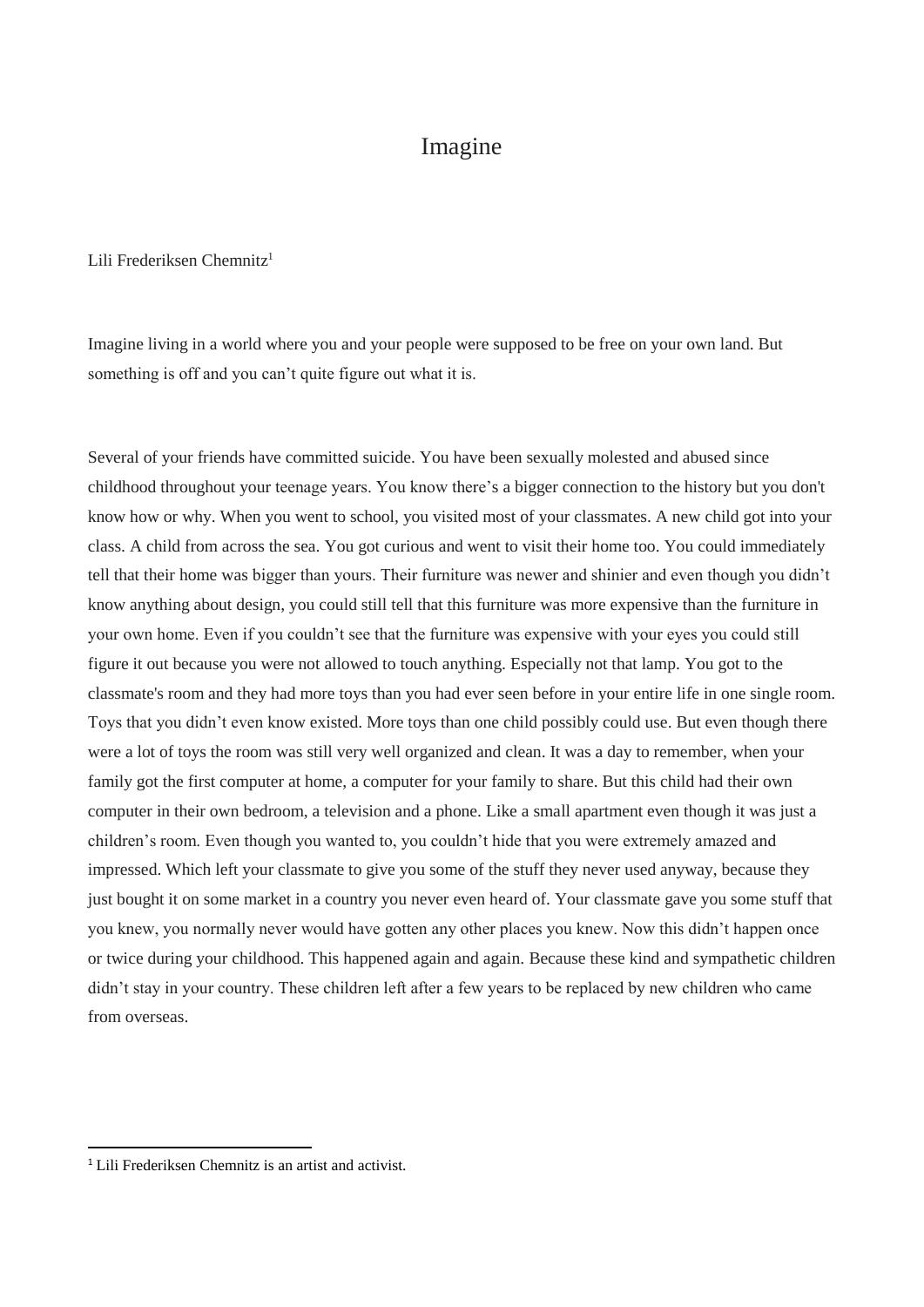Now every time you saw someone wealthy, you thought to yourself: "That person can't be from around here." Even if you saw someone who looked and sounded like you with this glamorous life, you thought: "Then they must have a dad from that other country."

You still cannot speak your native language because of the segregation during your time in school, so you couldn't have a real conversation with your great grandmother, when she was alive. It was your burning wish to talk to her because even when you couldn't communicate with her verbally, you still felt that she was the kindest old family member that you would ever meet. One of your caregivers and closest relatives has a drinking problem, but you can't talk about it, because it will stigmatize your people further. As a teenager you have to move to that overseas country because of your mother's new marriage. You yourself have struggled yourself out of the drug abuse and eating disorders, that you had, before you became a parent. But you have to keep that a secret too, so that your native children won't get forcibly removed from your care by the government. And you keep getting called pretty considering your race that is.

And most of the subjects above are used by many of the politicians from across the sea, as a proof that your people never, ever should fool yourselves with thoughts about independence and sovereignty. But your newspaper never points it out, because they agree with the politicians from overseas. In fact, the management for the newspaper are from overseas as well. If you start questioning their statements and debating them, the newspaper simply blocks you from participating on their platforms anymore and you are left to sound paranoid if you speak out about the conditions in your country.

Your whole life and your whole world are like this. Now you must take an education while navigating your world of chaos and silent suppression. You are being asked to learn a third and a fourth language. You have to care about numbers and scientific literature about a country that isn't yours but nothing about your own country. You have to get up. Get on time. Do your homework. Forget about your traumatic upbringing. Talk more. Talk faster. Talk louder! And if you don't succeed, then it's your own fault, that you now have to look at the people from your childhood, the people from the country 3,000 kilometers away, getting most of the well-paid jobs, because they managed to finish that education. You have to see them come and go, because your home is such an exotic adventure. Then they get sick of your country because it isn't exactly like the one, they come from. Then they leave but they still keep that well paid job. They can just work online and take a few business travels from time to time. You might even be homeless while observing them. You have to see them build up their work, which often collapses when they leave and return to their own home. Then a new adventurous replaces the last one, doing the same job for a while. Because sustainability in the labor